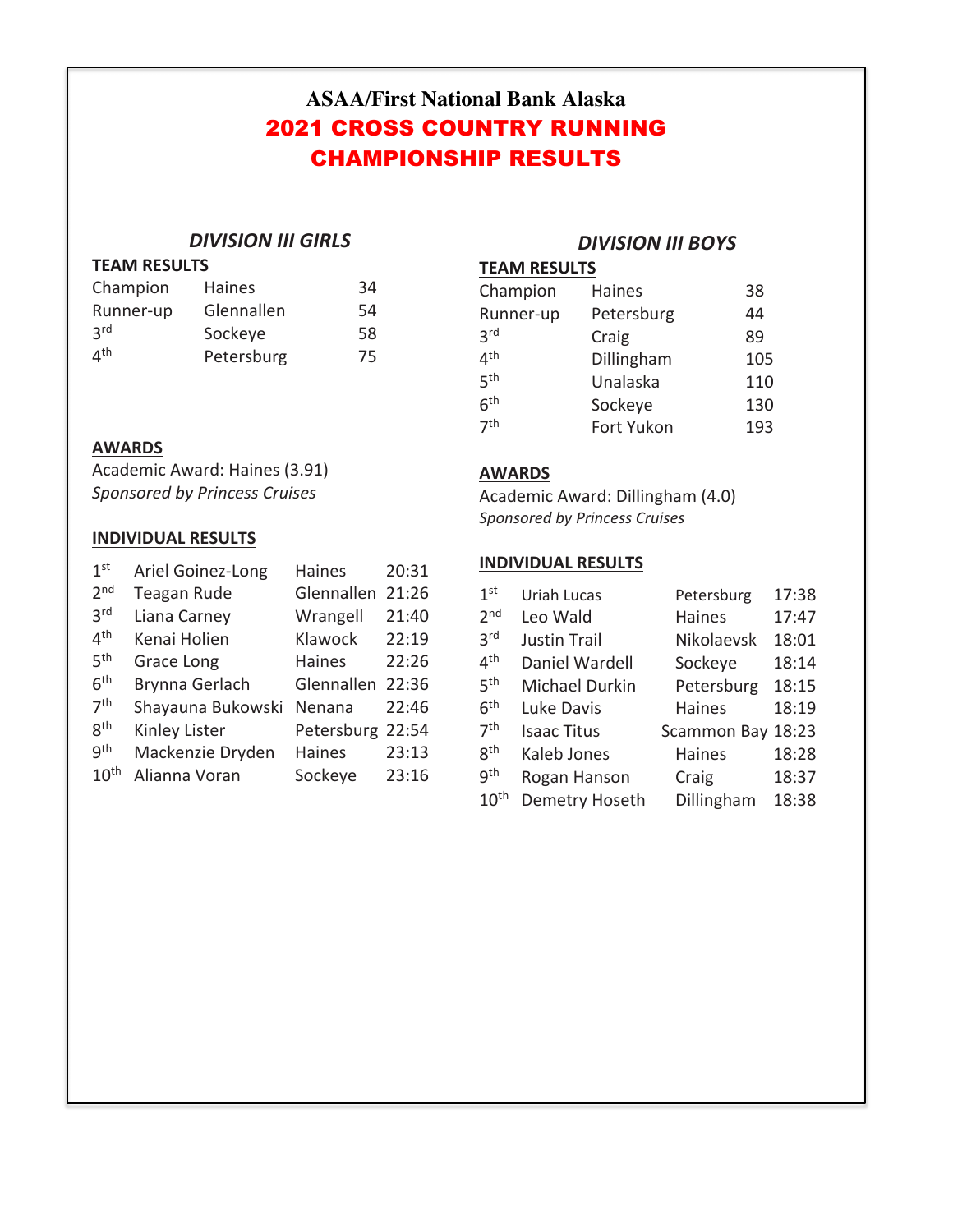# **ASAA/First National Bank Alaska** 2021 CROSS COUNTRY RUNNING CHAMPIONSHIP RESULTS

## *DIVISION II GIRLS*

### **TEAM RESULTS**

| Champion        | <b>Grace Christian</b> | 29  |
|-----------------|------------------------|-----|
| Runner-up       | Kenai Central          | 58  |
| 3 <sup>rd</sup> | Homer                  | 66  |
| 4 <sup>th</sup> | Anchorage Christian    | 105 |
| 5 <sup>th</sup> | Monroe                 | 113 |
| 6 <sup>th</sup> | <b>Bethel</b>          | 150 |

## **AWARDS**

Academic Award: ACS (4.0) *Sponsored by Princess Cruises*

## **INDIVIDUAL RESULTS**

| 1 <sup>st</sup>  | Jayna Boonstra   | Kenai      | 19:47 |
|------------------|------------------|------------|-------|
| 2 <sub>nd</sub>  | Anna Prussian    | Sitka      | 20:10 |
| 3 <sup>rd</sup>  | Megan Nelson     | Grace      | 20:24 |
| 4 <sup>th</sup>  | Kai Waythomas    | Grace      | 21:04 |
| 5 <sup>th</sup>  | Hailey Ingalls   | Seward     | 21:24 |
| 6 <sup>th</sup>  | Mya Campbell     | Redington  | 21:31 |
| 7 <sup>th</sup>  | Erin Field       | Homer      | 21:31 |
| gth              | Debbie Brower    | <b>ACS</b> | 21:36 |
| gth              | Sophia Coverdell | Grace      | 21:38 |
| 10 <sup>th</sup> | Georgia Thatcher | Grace      | 21:38 |

## *DIVISION II BOYS*

**TEAM RESULTS** 

| Champion        | <b>Grace Christian</b> | 20  |
|-----------------|------------------------|-----|
| Runner-up       | Sitka                  | 74  |
| 3 <sup>rd</sup> | Kenai                  | 83  |
| 4 <sup>th</sup> | Anchorage Christian    | 95  |
| 5 <sup>th</sup> | Homer                  | 96  |
| 6 <sup>th</sup> | Nome                   | 181 |
| 7 <sup>th</sup> | Galena                 | 197 |
| <b>g</b> th     | Hutchison              | 219 |

## **AWARDS**

Academic Award: Grace (4.0) *Sponsored by Princess Cruises*

## **INDIVIDUAL RESULTS**

| 1 <sup>st</sup>  | David Sliwinski        | Grace      | 16:44 |
|------------------|------------------------|------------|-------|
| 2 <sub>nd</sub>  | Seth Lochmann          | Grace      | 16:48 |
| 3 <sup>rd</sup>  | Josh Brower            | <b>ACS</b> | 16:49 |
| 4 <sup>th</sup>  | Aiden Zingone          | Grace      | 16:57 |
| 5 <sup>th</sup>  | <b>Ben Thatcher</b>    | Grace      | 17:02 |
| 6 <sup>th</sup>  | <b>Gregory Fallon</b>  | Kenai      | 17:07 |
| 7 <sup>th</sup>  | <b>Silas Demmert</b>   | Sitka      | 17:10 |
| 8 <sup>th</sup>  | <b>Ty Elliott</b>      | Grace      | 17:10 |
| gth              | Seamus McDonough Homer |            | 17:14 |
| 10 <sup>th</sup> | Annan Weiland          | Sitka      | 17:17 |